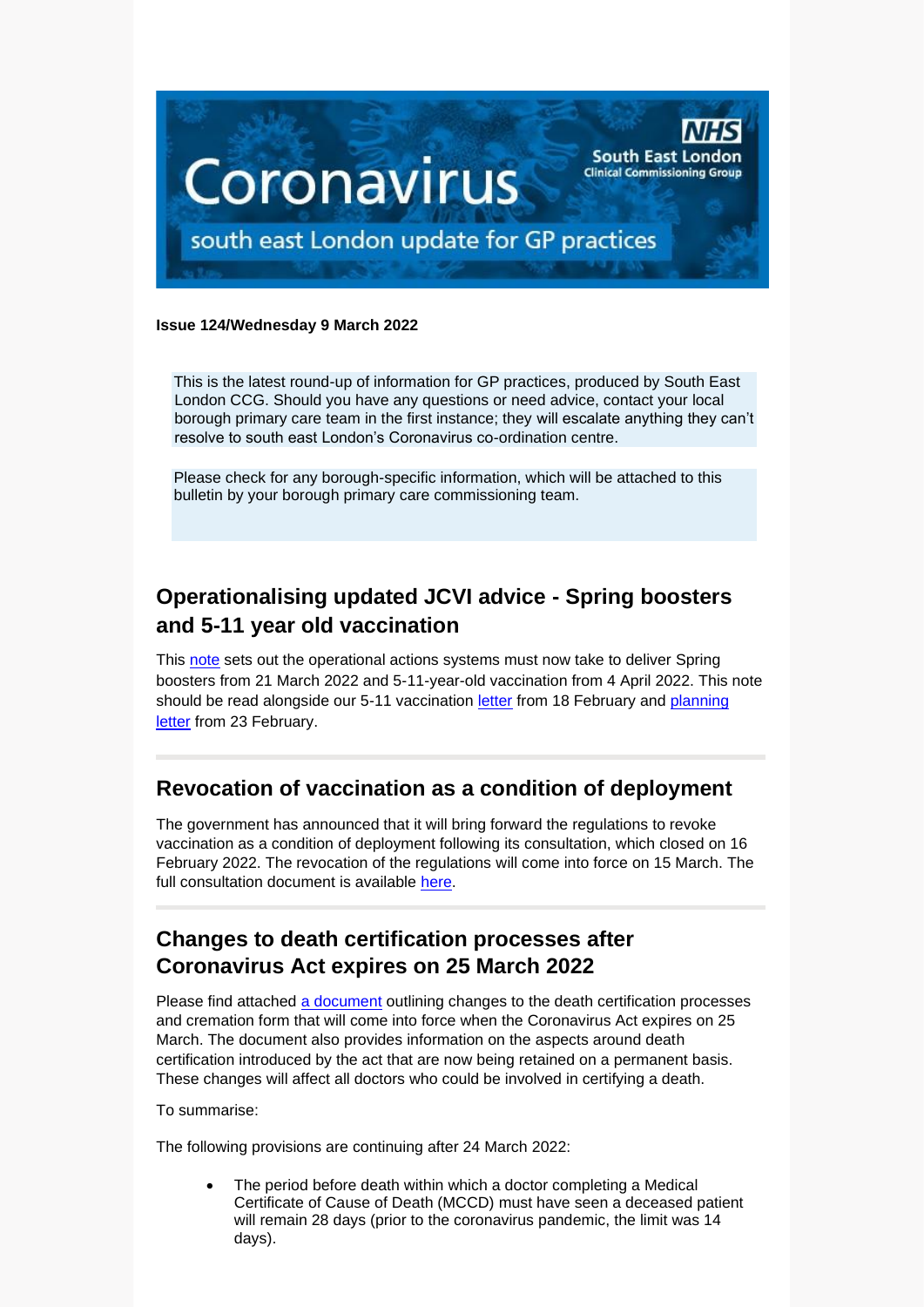- It will still be acceptable for medical practitioners to send MCCDs to registrars electronically.
- The government's intention is that the form Cremation 5 will not be reintroduced after the Coronavirus Act expires.

The following emergency provisions are changing with the expiry of the Coronavirus Act on 25 March 2022:

- The provision temporarily allowing any medical practitioner to complete the MCCD, introduced as a temporary measure by the Coronavirus Act, will be discontinued.
- Informants will have to register deaths in person, not remotely.

#### **COVID-19 testing and reporting**

Regular antigen testing of all practice staff is critical to protect staff and patients and slow the spread of Covid-19. Staff testing is vital - even after vaccination. ALL test results regardless of outcome must be reported. Find out more [here](https://selondonccg.nhs.uk/wp-content/uploads/2022/03/Key-Messages-for-GP-Weekly-Bulletin-4-march-2022.pdf) in our weekly update and below:

**Staff testing**: Reminder that all staff vaccinated or unvaccinated, should still be undertaking twice weekly asymptomatic testing using lateral flow test kits obtained from the .gov website (See below) and reporting ALL results on the government website. This is still needed to protect staff, colleagues, family member and patients within their care. It is advised when reporting to set up an account, this makes it quicker to report subsequent test results as previous information is pre-populated. You can also can the QR code on the test cartridge in cases where the text is too small to read easily.

**Lateral flow test kits for vaccination sites:** Please note that staff and volunteers should be accessing test kits via the national government website and should be testing and reporting before attending site. Order: [https://www.gov.uk/order-coronavirus-rapid](https://www.gov.uk/order-coronavirus-rapid-lateral-flow-tests)[lateral-flow-tests](https://www.gov.uk/order-coronavirus-rapid-lateral-flow-tests) and Report: [Report a COVID-19 rapid lateral flow test result -](https://www.gov.uk/report-covid19-result) GOV.UK [\(www.gov.uk\).](https://www.gov.uk/report-covid19-result) However, sites are still encouraged to hold a small supply for emergency use in cases where staff or volunteers turn up without having tested. Please let the SEL CCG Testing Team [selccg.covidtesting@nhs.net](mailto:selccg.covidtesting@nhs.net) know if you need any small supplies for emergency use and we will support obtaining a small number of kits from our Local Authority Partners.

**PCR kits in surgeries:** Reminder that GP practices should have a small stock of PCR kits for use in emergencies for staff or patients who present with possible covid symptoms. Assistance in ordering these can be made via the Specialist Team via 119. Please follow the link for information. [https://www.gov.uk/government/publications/covid-](https://www.gov.uk/government/publications/covid-19-testing-in-general-practice)[19-testing-in-general-practice](https://www.gov.uk/government/publications/covid-19-testing-in-general-practice)

Changes to collection of lateral flow kits from local sites and pharmacies: Many collection sites are now requiring a 'collection code' before issuing up to 2 lateral flow test kits (7 tests in each box). The code can be obtained by following the information on the government website [https://test-for-coronavirus.service.gov.uk/collect-lateral-flow](https://test-for-coronavirus.service.gov.uk/collect-lateral-flow-kits)[kits](https://test-for-coronavirus.service.gov.uk/collect-lateral-flow-kits) to obtain a collect code via text and email. Alternatively, some collection points are displaying a QR code which can be scanned to access a form which once completed will generate a collect code.

Lateral flow Instructions in other languages: SEL have successfully managed to petition for the 3 main languages used by Afghanistan's to support the many other translations already available. These can now be found on the government website: <https://www.gov.uk/guidance/covid-19-self-test-help>

Any testing questions please contact [avril.satchwell@nhs.net](mailto:avril.satchwell@nhs.net) Head of SEL CCG Covid Testing or the wider SEL Testing Team at [selccg.covidtesting@nhs.net](mailto:selccg.covidtesting@nhs.net)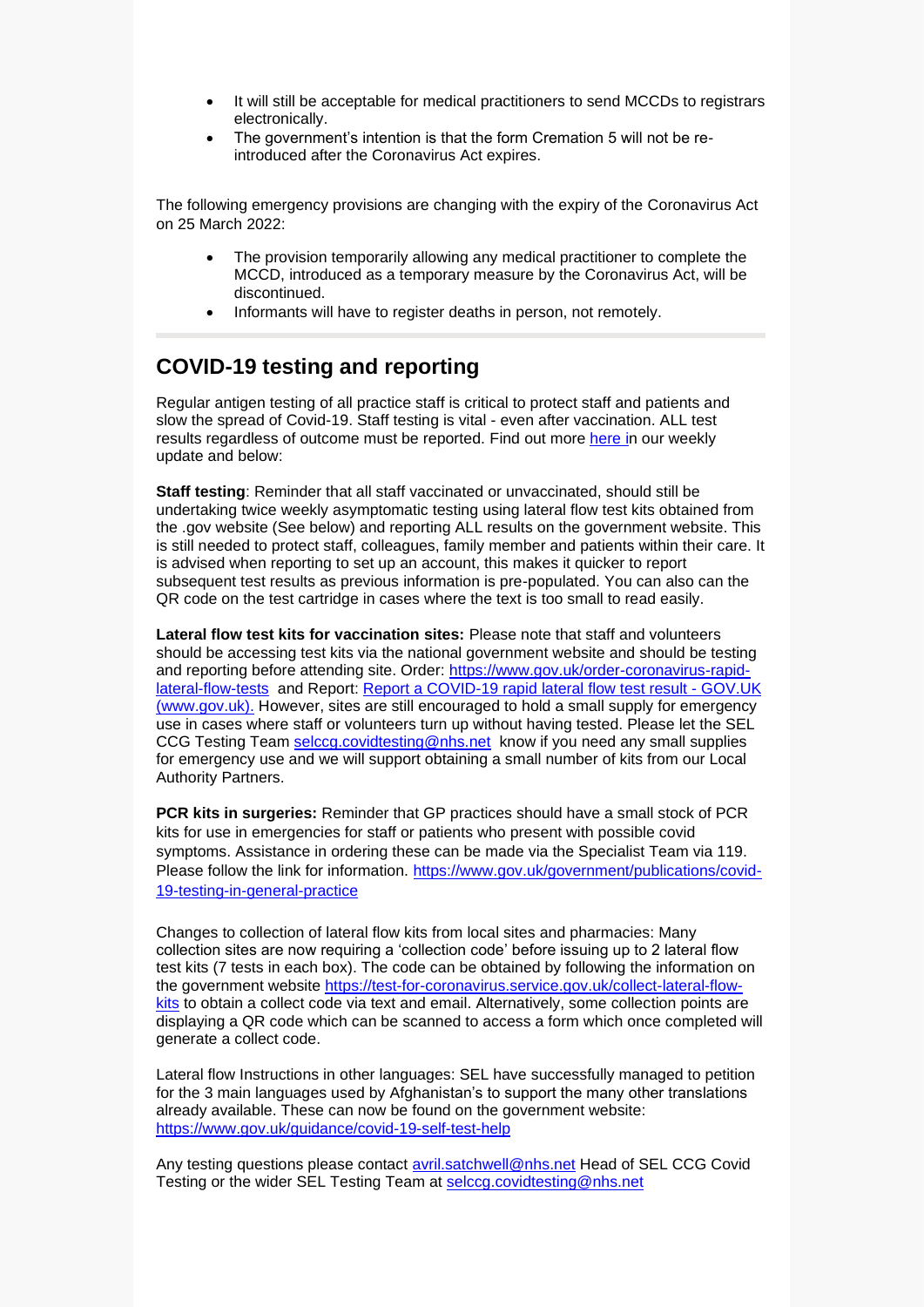# **GP Updates**

#### **Flu letter- reimbursable vaccines and eligible cohorts**

Please see [letter](https://www.england.nhs.uk/publication/annual-seasonal-flu-vaccination-programme-and-reimbursement-guidance/) relating to the 2022/23 flu season. The letter gives details of vaccines that will be reimbursed together with information on the cohorts. For any queries please contact [england.londonimms@nhs.net](mailto:england.londonimms@nhs.net)

# **Request for information on Head and Neck Cancer as part of DOH call for evidence to underpin the UK's 10-year Cancer strategy**

We would like to ask for your help and input (5 minutes of your time) on the Department for Health's call for evidence that will underpin the **UK's 10 year Cancer strategy.** We want to make sure that Head and Neck Cancer is considered as part of this strategy and that we provide a well considered response.

We will be putting together a response as part of the newly formed Head and Neck Cancer Coalition that will include patient and caregiver inputs and we would also like to include a collective response on behalf of all practitioners involved in the diagnosis, treatment and post treatment support of Head and Neck Cancers. To help us do this we would be grateful if you could take no more than 5 mins to answer these questions (maximum 500 words per answer please);

| What is your role as a health<br>care professional?                                                                                      |  |
|------------------------------------------------------------------------------------------------------------------------------------------|--|
| What is YOUR awareness of<br><b>Head and Neck Cancers?</b><br>(High/Medium/Low)                                                          |  |
| What do you think could be<br>done to improve awareness<br>of Head and Neck Cancer<br>generally?                                         |  |
| As a health care professional<br>what one thing would help<br>accelerate diagnostics for<br>H&N patients with symptoms<br>of H&N Cancer? |  |
| In your H&N Cancer network,<br>what one thing would you<br>suggest to shorten the time<br>between diagnosis and<br>starting treatment?   |  |
| If you could change one thing<br>in your H&N Cancer network<br>to improve outcomes for<br>patients what would that be?                   |  |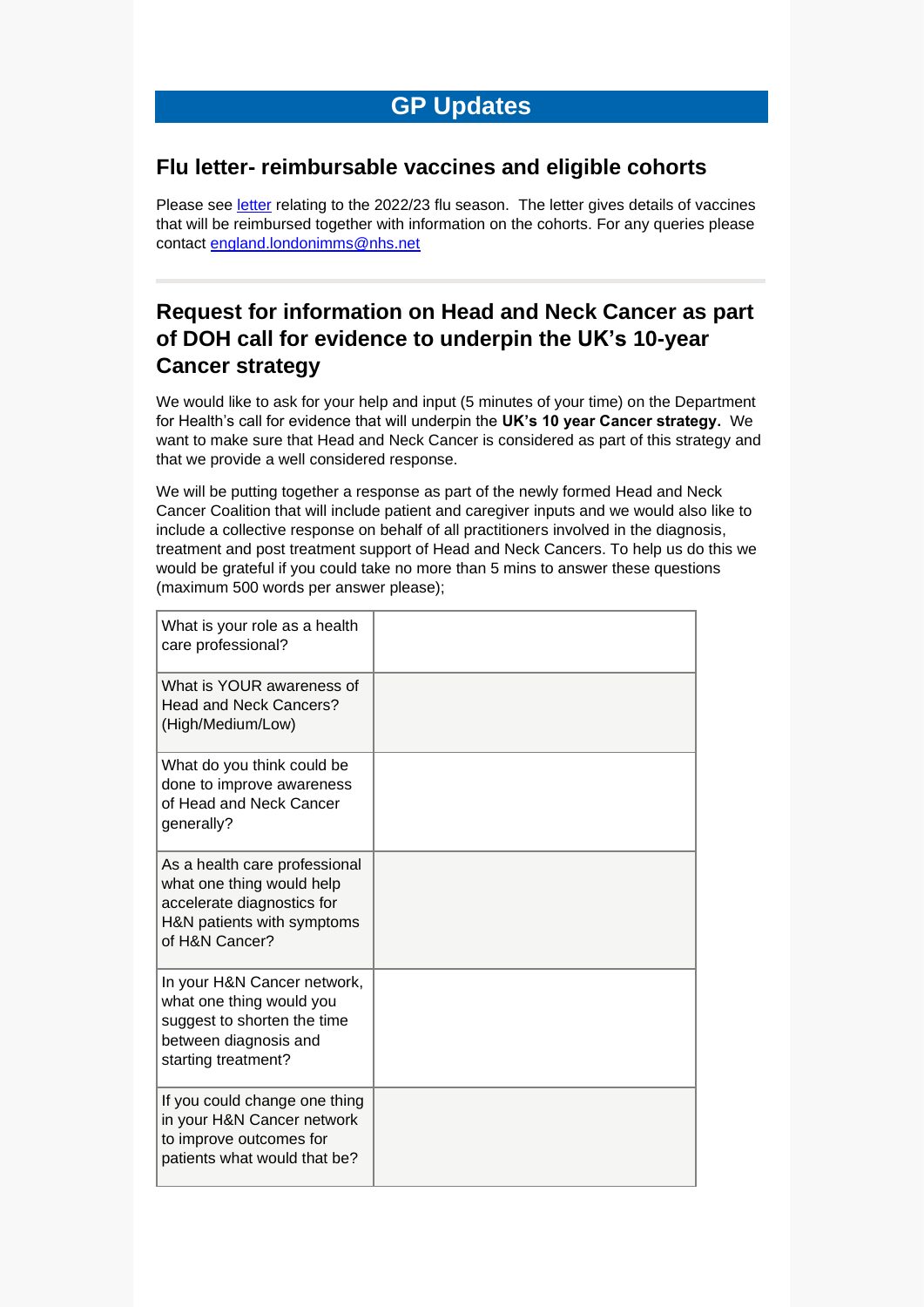If you could email your replies to [ceo@oraclecancertrust.org](mailto:ceo@oraclecancertrust.org) by Wednesday, March 16th we would be most grateful. We will send you a copy of our submission.

#### **PLEASE FORWARD ON AS WELL TO OTHERS IN YOUR NETWORK SO WE GET AS MANY RESPONSES AS POSSIBLE.**

If you have already responded yourself, please do send us your response and we can reiterate it in our collective response.

Thank you for all the work and support that you give to patients with Head and Neck Cancer.

#### **Patients can now self-refer to the Early Pregnancy Assessment Unit at Lewisham and Greenwich NHS Trust**

Patients in Lewisham, Greenwich and Bexley can now self-refer to the Early Pregnancy Assessment Unit (EPAU) at University Hospital Lewisham and Queen Elizabeth Hospital in Woolwich.

The EPAU is for women who are encountering problems such as bleeding or abdominal pain in the first 16 weeks of pregnancy.

In order to self-refer, women will need to fill in the EPAU referral form, which can be found on the Lewisham and Greenwich NHS Trust website using the following link: <https://www.lewishamandgreenwich.nhs.uk/epau-self-referral>

Once the self-referral form is received by the EPAU, a telephone triage review will be conducted by one of the early pregnancy nurses.

Women are often contacted on the same day, or the next working day if the referral is received after 3pm. Please note that the Early Pregnancy Assessment Unit is open Monday to Friday only and is closed on Bank Holidays. If the form is submitted late Friday evening, Saturday or Sunday, women will be contacted on Monday.

Women are advised to attend the Emergency Department if they are experiencing heavy bleeding and/or severe pain, or feeling dizzy and unwell.

Clinicians can still refer to the EPAU using the existing pathway.

# **Updated PGDs for Typhoid, Hep A Typhoid, MMR, PCV and PCV Risk Groups**

NHS England and NHS Improvement London Region has published updated PGDs on its website. This can be accessed at<http://www.england.nhs.uk/london/immunis-team/>

The updated PGDs are:

- NHSE&I UKHSA Typhoid PGD v03.00
- NHSE&I UKHSA Hep A Typhoid PGD v03.00
- NHSE&I UKHSA MMR PGD v04.00
- NHSE&I UKHSA PCV PGD v04.00
- NHSE&I UKHSA PCV Risk Groups PGD v05.00

Practices should ensure that any registered healthcare professional who is due to administer vaccinations under these PGDs should be made aware of the updated versions. If you have any queries, please contact the London Immunisations team via [england.londonimms@nhs.net.](mailto:england.londonimms@nhs.net)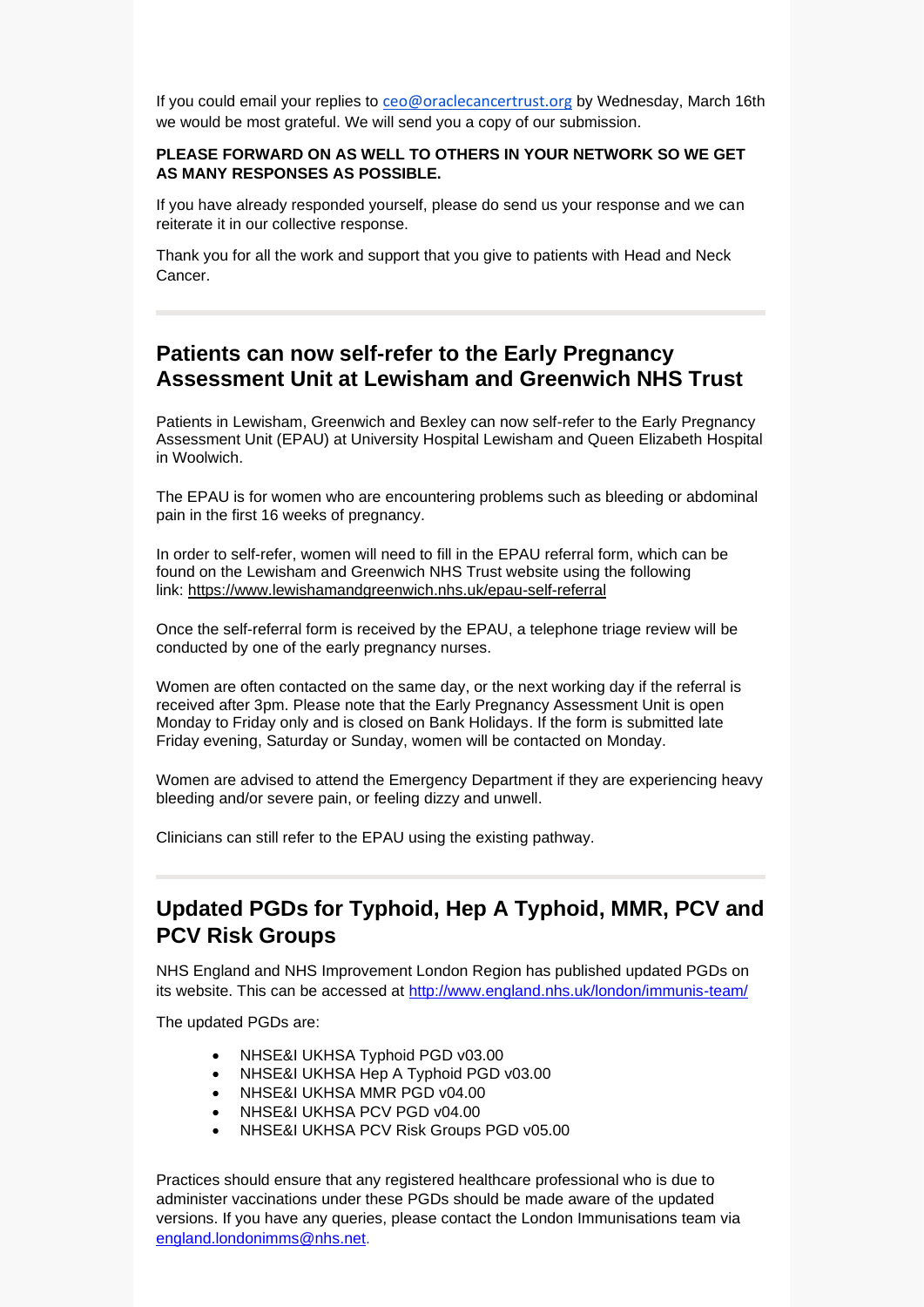# **Kooth launch free online tool to help south east London university students access mental health services**

The online tool is supported by UCAS and Universities UK and signposts students to free and confidential support, 24/7, 365 days a year. [Read more here.](https://selondonccg.nhs.uk/news/whats-on-your-mind-nhs-commissioned-kooth-helps-south-east-london-university-students-access-mental-health-support-and-services/)

# **Professional Record Standards Body launches survey on draft shared decision making information standard**

The results will help inform the final information standard which will support the process of shared decision making by capturing the discussion between person and clinician, and making this information digitally shareable between different care settings, supporting safer, personalised care. The survey can be accessed [here.](https://www.surveymonkey.co.uk/r/WNHHB8D)

# **Update - SEL working with people and communities brief and invite to quote**

An update on the opportunity to submit an expression of interest to South East London Integrated Care System (ICS) to undertake community engagement, to support the development of our working with people and communities' strategy:

- An [updated version of the invitation to quote,](https://selondonccg.nhs.uk/wp-content/uploads/2022/03/SEL-ICS-working-with-people-and-communities-engagement-brief-and-invitation-to-quote-final-02-March-2022.docx) which now includes:
	- Specific guidance around the structure and content of the feedback report
	- Refreshed timeline extending the time available for engagement to be undertaken. All engagement activities are to be completed, and feedback reports submitted, by noon on Friday, 13 May 2022
- [Q&A](https://selondonccg.nhs.uk/wp-content/uploads/2022/03/QA-working-with-people-and-communities-information-session-28-Feb-2022.pdf) from the information session held on Monday which some of you may have attended

The closing date for receipt of bids is **5pm on Thursday 10 March.** Please submit completed bids (using the form within the invitation to quote) to [selccg.icsoffice@nhs.net.](mailto:selccg.icsoffice@nhs.net)

# **Paediatric respiratory surge response questionnaire – capturing lessons learnt**

This questionnaire aims to gather feedback in relation to the response that was put in place to prepare for and manage the surge in paediatric response in 2021/22. It can be accessed [here.](https://scanmail.trustwave.com/?c=8248&d=5bWf4py3S3TOAYpde2TJ-mcrvXLA2QUNmmdCKEKRgA&u=https%3a%2f%2fforms%2eoffice%2ecom%2fPages%2fResponsePage%2easpx%3fid%3dkp4VA8ZyI0umSq9Q55Ctv0Ijd0K43Z5LquBGHcjqZvJUQ0E2MDA5QVFLN05GRllJNk9KSEdMSElaUC4u) Please respond by Friday 18 March 2022.

## **Assessment of confidence in managing common rheumatological conditions – GP survey**

This survey is England-wide. Please take a couple of minutes to complete it online [here.](https://survey.zohopublic.com/zs/3URj8E)

# **Long Covid educational survey**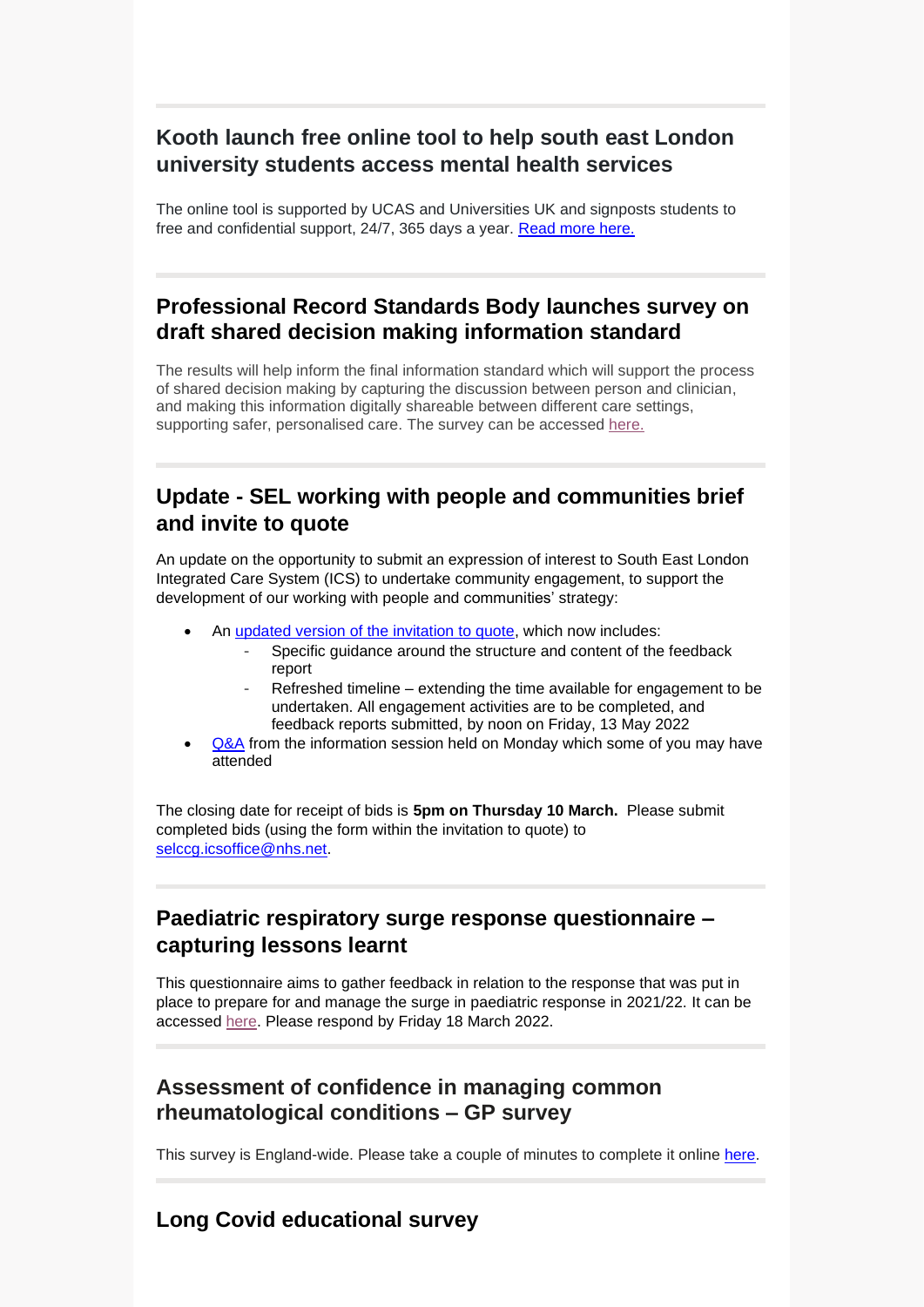Dr Jennifer Liddington has been appointed as a Long Covid Champion Educator for SE London. SEL Training Hub is planning to provide educational events on this subject and would welcome your feedback. Please complete [this short survey.](https://www.surveymonkey.co.uk/r/RK22P3V)

# **National PPE Acute and Primary Care Customer Insight Newsletter - February 2022**

[National PPE Acute and Primary Customer Insight newsletter –](https://sway.office.com/PPdSOAKJKJvlYyTY?ref=Link) February 2022.

# **Cancer updates**

#### **Updated - South East London Cancer Alliance**

Please find below a link to the latest version of the update, which also includes FAQs for primary care on cancer services in south east London to support GPs and patients during the pandemic. [Cancer updates for GPs 16](https://selondonccg.nhs.uk/wp-content/uploads/2022/02/SEL-Cancer-Updates-FAQs-for-Primary-Care-16-Feb-2022.pdf) February 2022.

# **Information from Acute Providers**

# **Kings College Hospital - Dedicated Emergency Department Friends and Family line**

KCH have set up a new dedicated friends and family line for the Emergency Department at the Denmark Hill site – telephone number 020 3299 7919.

#### **Long COVID pathway: single point of access**

Guy's and St Thomas', King's college Hospital and South London and Maudsley NHS Foundation Trusts, with primary care colleagues in Southwark and Lambeth have developed a South East London pathway for patients with long COVID. To ensure they are able to hear and address patients' varied needs and direct them to the most appropriate service, they are implementing a single point of access for all long COVID referrals. This service, hosted by Guy's and St Thomas', is now operative.

All referrals will be reviewed to either be assessed over the phone by Guy's and St Thomas' therapies team or seen in a face-to-face multi-disciplinary team (MDT) assessment clinic at Guy's and St Thomas' or King's College Hospital. This pathway enables patients to discuss their problems over the phone and, depending on their needs, be quickly directed to our long COVID supported self- management, group therapy or 1-1 therapies.

More complex patients will be seen in face-to-face MDT assessment clinics at Guy's and St Thomas' or King's College Hospital, and reviewed to understand their multidimensional needs with the coordination of specialist support from both hospitals.

Referral enquires (general): [TherapiesReferralManagement@gstt.nhs.uk](mailto:TherapiesReferralManagement@gstt.nhs.uk)

Advice contact details / Clinical enquires: [gst-tr.postcovidmdtassessment@nhs.net](mailto:gst-tr.postcovidmdtassessment@nhs.net)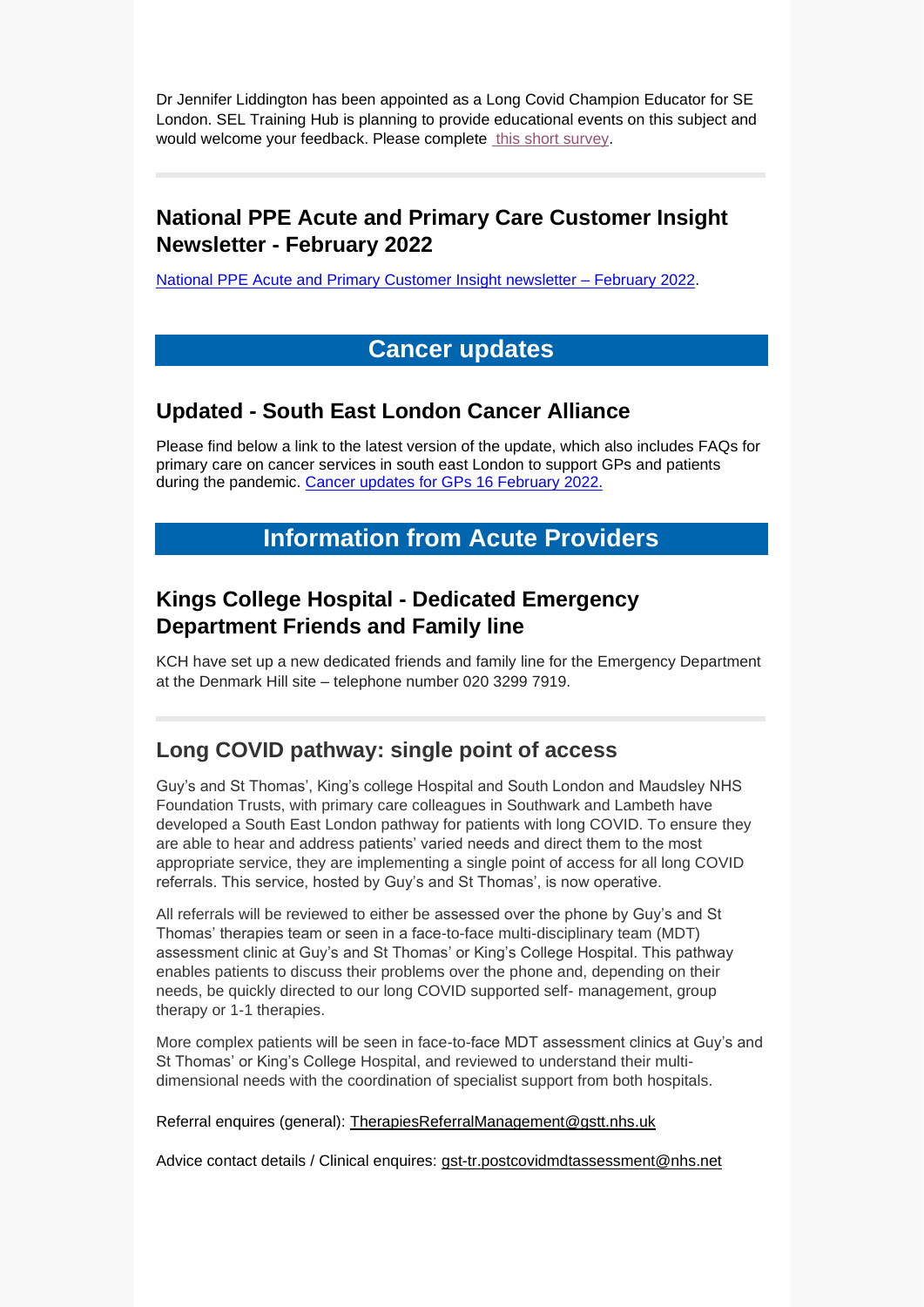## **Seminars, events, webinars and e-learning**

#### **Fibromyalgia for primary care clinicians**

Guy's and St Thomas' rheumatology department are running an interactive web seminar about the diagnosis and management of fibromyalgia including referral guidance. This talk counts for one CPD point and a certificate of attendance will be sent to you.

Friday 25 March – 13.30 to 14.30. Join via Eventbrite [here.](https://www.eventbrite.co.uk/e/fibromyalgia-for-primary-care-clinicians-tickets-265242135367)

#### **World Asthma Day - morning of online learning**

A morning of learning on children and young people's asthma in advance of World Asthma Day (Tuesday 3 May). The morning will comprise of 3 hour-long sessions:

9.30 - Introducing a new approach to post asthma attack discharge: phasing out salbutamol weaning plan

10.30 - Learning from case studies across the asthma pathway

11.30 - A practical guide to setting up Asthma Friendly Schools in your area

You can dial in for individual sessions as well as the whole morning. Please register at [World Asthma Day 2022: a morning of learning about CYP asthma \(england.nhs.uk\)](https://www.events.england.nhs.uk/events/world-asthma-day-2022) to receive the joining link and any updates to the agenda.

## **Tavistock and Portman event: Gender Identity Clinic information session for GPs**

The London-based Gender Identity Clinic is inviting GPs, nurses and healthcare professionals to a free Gender Identity Information Session:

Monday 4 April at 18.30 - 21.30pm via Zoom. Book via [Eventbrite.](https://www.eventbrite.co.uk/e/gender-identity-clinic-information-session-for-gps-april-2022-tickets-266911849527)

#### **CQC event - Health and care: learning from the past, building for the future**

In person event at the Royal College of Physicians on Tuesday 15 March at 17.30.

An evening of discussion, as well as a chance to bid farewell to Ted Baker (Chief Inspector of Hospitals) and Peter Wyman (CQC Board Chair) before they depart.

Please register via the [link.](https://www.eventbrite.co.uk/e/health-and-care-learning-from-the-past-building-for-the-future-tickets-260921221397)

## **Guy's and St Thomas' seminar - Management of common liver conditions**

A one-hour interactive seminar where you will learn how to improve the diagnosis, patient referrals and the management of liver conditions in primary care. The talk will cover abnormal LFTs. Questions will be taken at the end of the talk.

Friday 18 March 2021 - 13:30 to 14.30. Book via the [link.](https://www.eventbrite.co.uk/e/free-lunchtime-seminar-management-of-common-liver-conditions-tickets-266678962957)